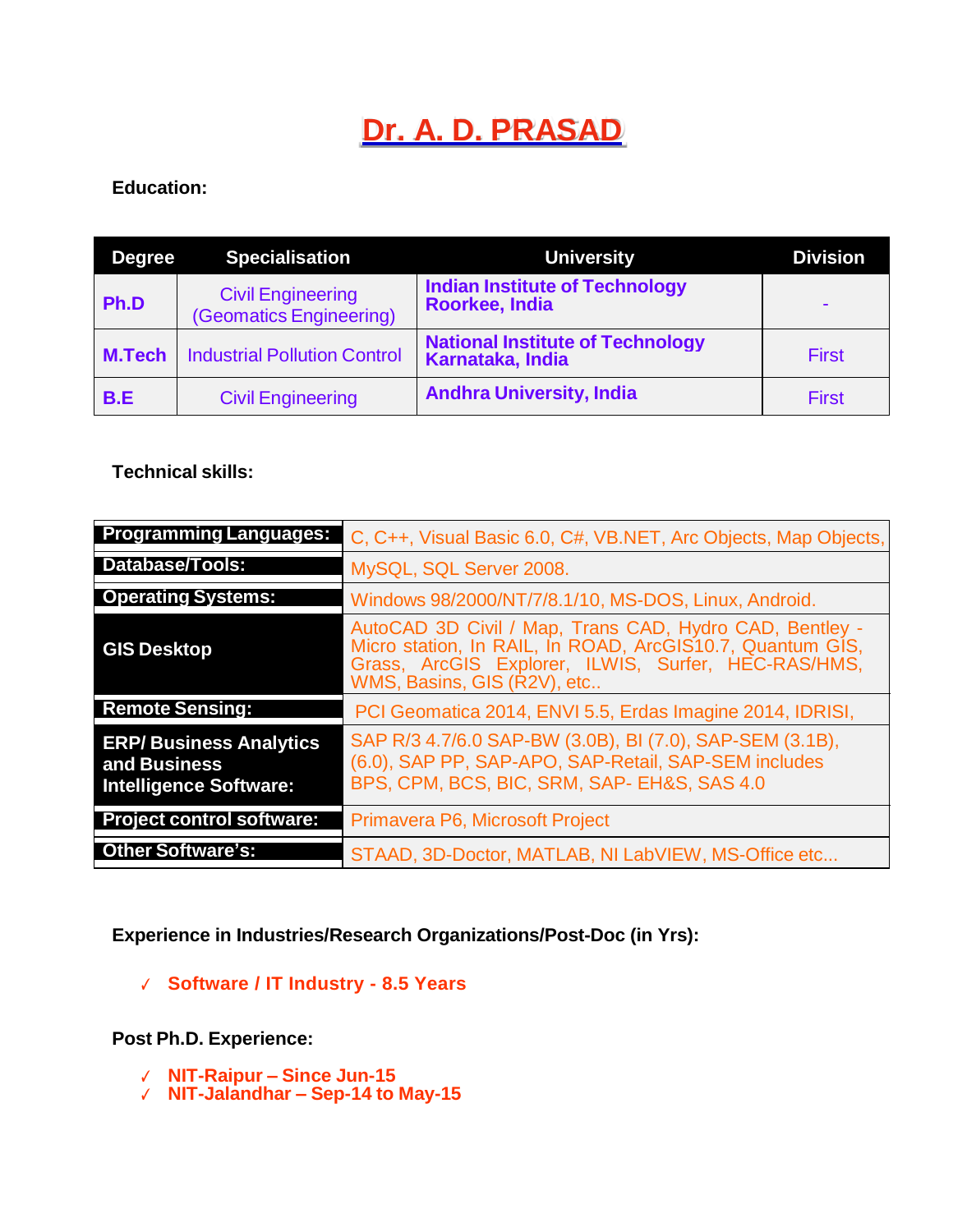#### **Research Interests:**

- **Geomatics Engineering**
- **Energy / Renewable Energy**
- **RS & GIS Applications**
- **Water Resources Engineering**
- **Environmental Engineering**
- **Image Processing / Medical Image Processing**

#### **Memberships / Certificates:**

- **Indian Society of Remote Sensing (ISRS)** Life Member
- **The Institution of Engineers (India) (IEI)** Member
- **The Institution of Engineers (India) (IEI)** Chartered Engineer
- **Indian Society of Geomatics (ISG)** Life Member
- **Indian Geotechnical Society (IGS)** Life Member
- **Trainers Training Programme on Entrepreneurship** EDII Certificate

## **Short Term Courses Attended:**

- 
- 
- 
- 
- 
- 
- ✓ "Technical Paper Writing", Organized by The Institute of Engineers, Roorkee, India, May 14-15, 2010.
- ✓ ECBC Training program on "Energy Conservation in Buildings", Organised by CREDA – Raipur, India, Oct 13-14, 2015.
- ✓ UNESCO Regional Capacity Development Workshop on Ensuring Water Security in Changing Environment scenario, IIT-Bombay, Nov 26-27, 2015.

## **Organising Conference / Workshop / Short Term Courses:**

- ✓ "Uttarakhand State Science & Technology Congress 2012" as Technical Session Head, Dehradun, Nov 21-23, 2012.
- ✓ "National Workshop on Water Resources in Developing Countries: Planning and Management" as Coordinator, National Institute of Technology, Raipur, Aug 27-28, 2015.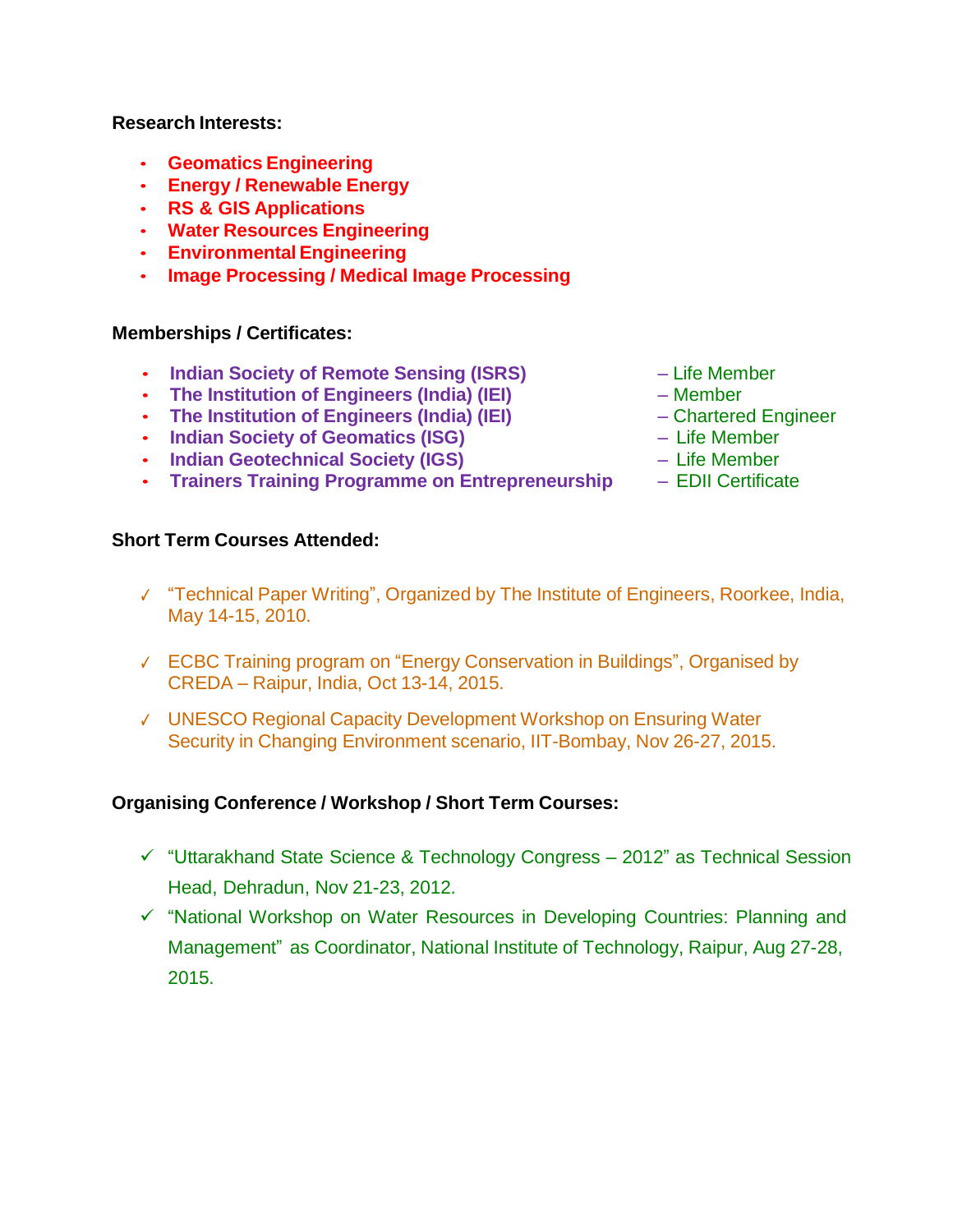## **Distinctions:**

- ✓ Received MHRD fellowship during studies.
- ✓ Worked at a capacity of competency head of a multinational organization **with an award** of "**best and brightest**" among all employees around the world.
- ✓ Reviewer for SCI journals of **Elsevier**, **Springer** and **Inderscience** publishers.
- ✓ Editorial Board member of Journal on Computational Imaging and Multimedia **Networks**
- ✓ Has experience in Software / IT industry with abroad work experience in USA, UK, UAE, Saudi Arabia, Malaysia, Qatar and South Africa.

## **Books Published**

1. KVSG Murali Krishna, A D Prasad (2019), "RECYCLE AND REUSE OF MUNICIPAL AND INDUSTRIAL WASTEWATER", PARAMOUNT PUBLISHING HOUSE, ISBN: 978-93-88808- 48-4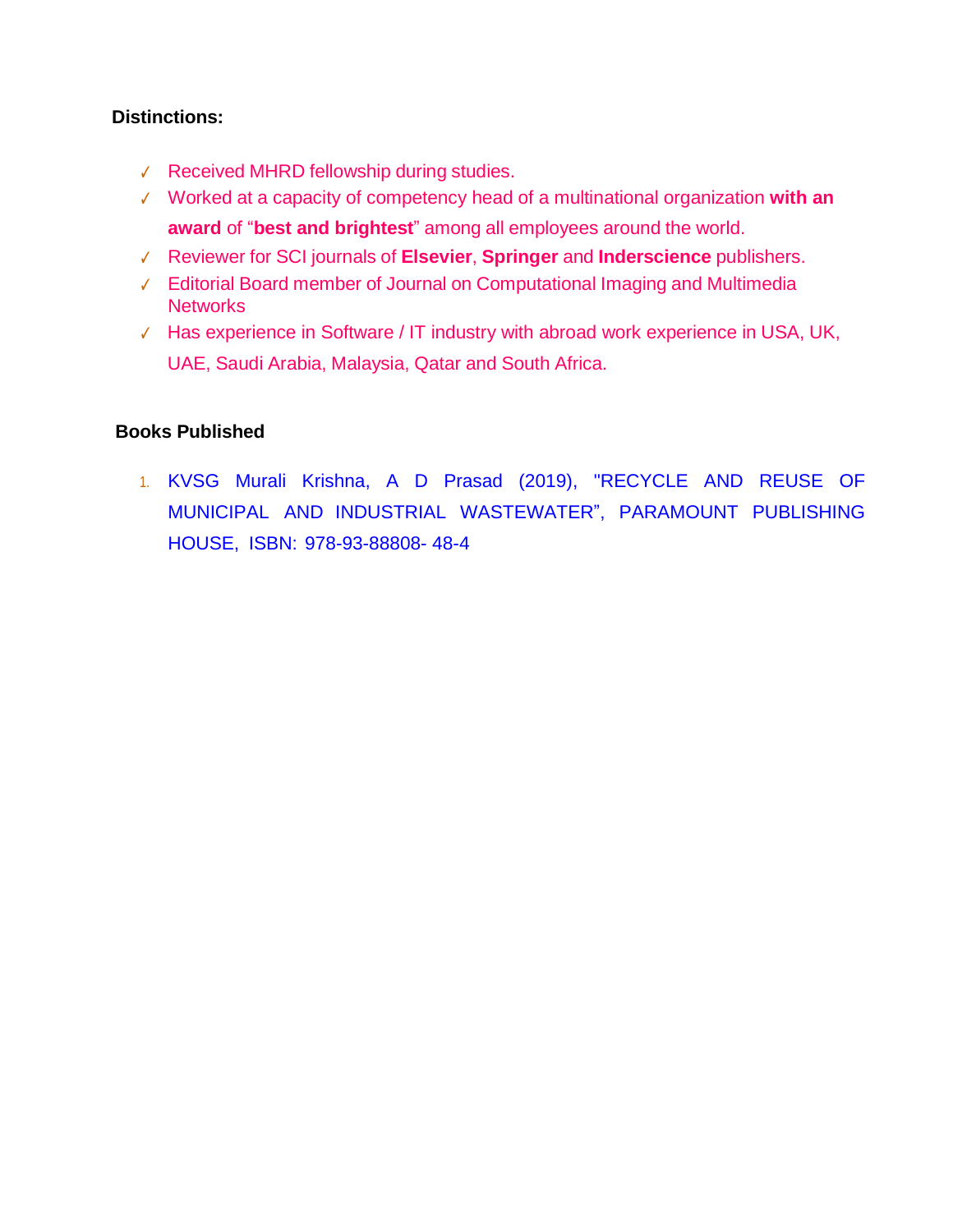#### **International Journal papers: -**

- 1. Vinit Lambey, A. D. Prasad (2021), "A Review on Air Quality Measurement Using an Unmanned Aerial Vehicle", Water Air Soil Pollut 232, 109.
- 2. P. Ganasala and A. D. Prasad (2020), "Contrast Enhanced Multi Sensor Image Fusion Based on Guided Image Filter and NSST," IEEE Sensors Journal, vol. 20, no. 2, pp. 939-946.
- 3. Ganasala, P, Prasad, AD (2019), "Medical image fusion based on laws of texture energy measures in stationary wavelet transform domain", Int J Imaging Syst Technol.
- 4. A. D. Prasad (2016), 'Scope of Integrated Farming Systems with Organic Agriculture and Geomatics Techniques in India' IJEE, Vol 6-N0-1, pp. 41-43
- 5. Padma Ganasala, Vinod Kumar, and A. D. Prasad (2016), 'Performance Evaluation of Color Models in the Fusion of Functional and Anatomical Images', J Med Syst 40: 122
- 6. Fathian, F., Prasad, A.D., Dehghan, Z. and Eslamian, S. (2015) 'Influence of land use/land cover change on land surface temperature using RS and GIS techniques', Int. J. Hydrology Science and Technology, Vol. 5, No. 3, pp.195–207
- 7. A. D. Prasad, Jain K, Gairola A and R. Hernandez-Guzman (2013), Ranking of Pumped storage hydropower site for preliminary studies, IJEE, Vol 6-N0-1, pp. 136-142
- 8. A. D. Prasad, Jain K and Gairola A (2013), Surface Temperature Estimation using Landsat Data for part of the Godavari and Tapi Basins, India: A Case Study, IJEAT, Volume-2, Issue-3, pp. 320-322
- 9. A. D. Prasad, Jain K and Gairola A (2013), Mapping of lineaments and knowledge base preparation using geomatics techniques for part of the Godavari and Tapi Basins, India: A case study; IJCA, Volume 70– No.9, pp. 39-47
- 10. A. D. Prasad, Jain K and Gairola A (2013), Pumped Storage Hydropower Plants Environmental Impacts using Geomatics Techniques: An Overview , International Journal of Computer Applications 81(14), pp. 41-48
- 11. A. D. Prasad, Jain K and Gairola (2012), A GIS for rural health in India, IJEE, Vol 5-N0 5(2), pp. 1432- 1437.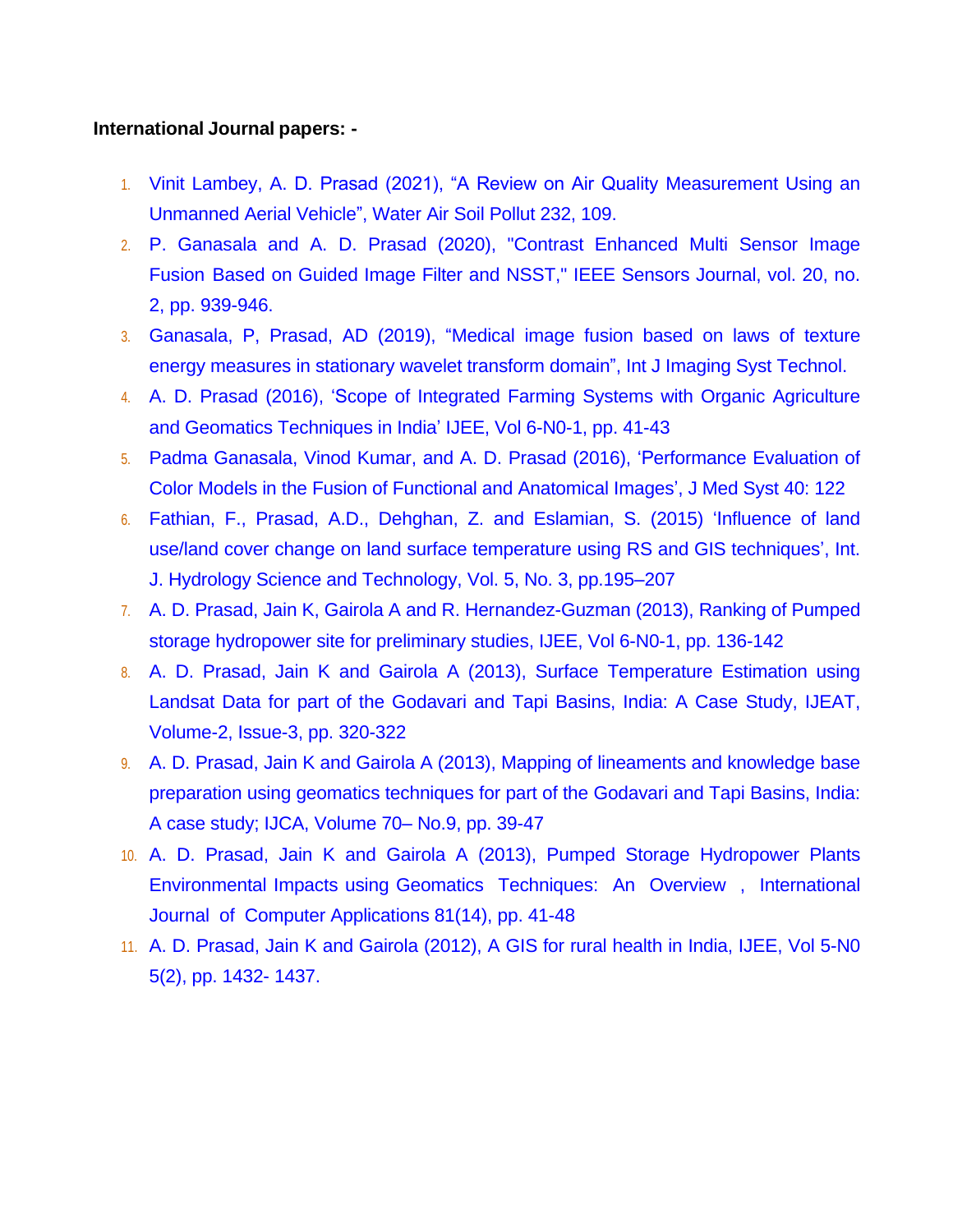#### **International Conference papers: -**

- 1. Verma S., Prasad A.D., Verma M.K. (2021) Trend Analysis and Rainfall Variability of Monthly Rainfall in Sheonath River Basin, Chhattisgarh. In: Pathak K.K., Bandara J.M.S.J., Agrawal R. (eds) Recent Trends in Civil Engineering. Lecture Notes in Civil Engineering, vol 77. Springer, Singapore. https://doi.org/10.1007/978-981-15-5195- 6\_58.
- 2. A. D. Prasad and P. Ganasala, "Preliminary Assessment of Remote Sensing Satellite Data and Spectral Indices for Sustainable Development of a Smart City," 2020 International Conference on Advances in Computing, Communication & Materials (ICACCM), Dehradun, India, 2020, pp. 212-214, doi: 10.1109/ICACCM50413.2020.9212894.
- 3. B. P. Kumar and A. D. Prasad, "IoT based equipment for real-time identification of soil properties," 2020 7th International Conference on Smart Structures and Systems (ICSSS), Chennai, India, 2020, pp. 1-6, doi: 10.1109/ICSSS49621.2020.9202279.
- 4. P. Ganasala and A. D. Prasad (2020), " "Functional and Anatomical Image Fusion based on Texture Energy Measures in NSST Domain," 2020 First International Conference on Power, Control and Computing Technologies (ICPC2T), Raipur, India, 2020, pp. 417-420.
- 5. Vasanth D., Prasad A.D. (2019) Ceramic Membrane: Synthesis and Application for Wastewater Treatment-A Review. In: Rathinasamy M., Chandramouli S., Phanindra K., Mahesh U. (eds) Water Resources and Environmental Engineering II. Springer, **Singapore**
- 6. Lambey, V. and Prasad, A. D.: UNMANNED AERIAL VEHICLE APPLICATIONS OF 3D MODELLING, VISUALIZATION AND PARAMETER CALCULATIONS, Int. Arch. Photogramm. Remote Sens. Spatial Inf. Sci., XLII-5, 649-652, https://doi.org/10.5194/isprs-archives-XLII-5- 649-652.
- 7. Sahu, I. and Prasad, A. D (2018).: ASSESSMENT OF HYDRO POTENTIAL USING INTEGRATED TOOL IN QGIS, ISPRS Ann. Photogramm. Remote Sens. Spatial Inf. Sci., IV-5, 115-119.
- 8. Lambey V., Prasad A.D., Chouksey A., Sahu I. (2019) Impact of Water Conservation Structures on Hydrology of a Watershed for Rural Development. In: Rao P., Rao K.,